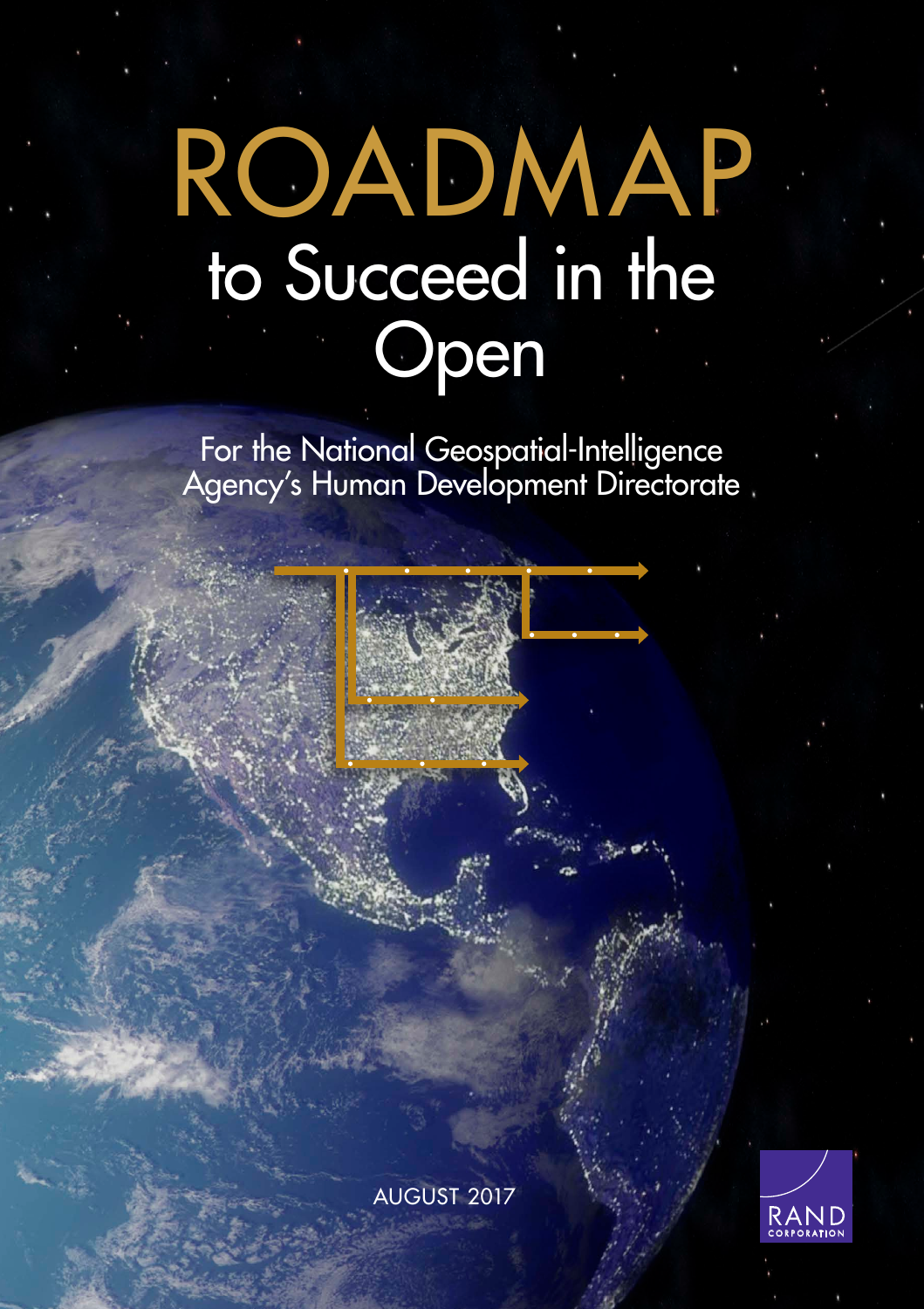#### HOW TO USE THIS ROADMAP

This roadmap provides the National Geospatial-Intelligence Agency (NGA)'s Human Development Directorate (HD) leaders a plan for succeeding in the open. This is a living document, intended to evolve as NGA's needs change and new information is discovered. Throughout this project, the HD and RAND team engaged in dialogues about what "succeeding in the open" means. For this roadmap, it refers to the ability of NGA employees to work anywhere in the world, while having access to the HD information, resources, and functions they need to do their jobs.

This roadmap provides recommendations for NGA HD, and those recommendations are presented based on which should happen sequentially rather than concurrently. The recommendations generally do not include timeframes, because it will be up to NGA to decide how many resources to allocate to each activity or how quickly to act in each area. We do provide timeframes for recurring tasks that we recommend NGA conducts quarterly or monthly.

Throughout this roadmap, we use the following legend to describe the types of actions included in each step:

**T** Technology These actions include the need for new technology or the need to modify existing technology.

**Legal** These actions include a consideration on how to make the recommended changes in the construct of existing laws.

S Security These actions include security concerns that must be addressed.

**P** Policy These actions include changing policies, creating new policies, or deconflicting NGA policies.

**Financial** These actions include the need for new financial investments, and they may require cost estimates or provide opportunities for cost savings.

**V** Communications, Outreach, or Training These actions include the need to inform NGA employees on changes, through communication mechanisms, active outreach, or the development or implementation of training.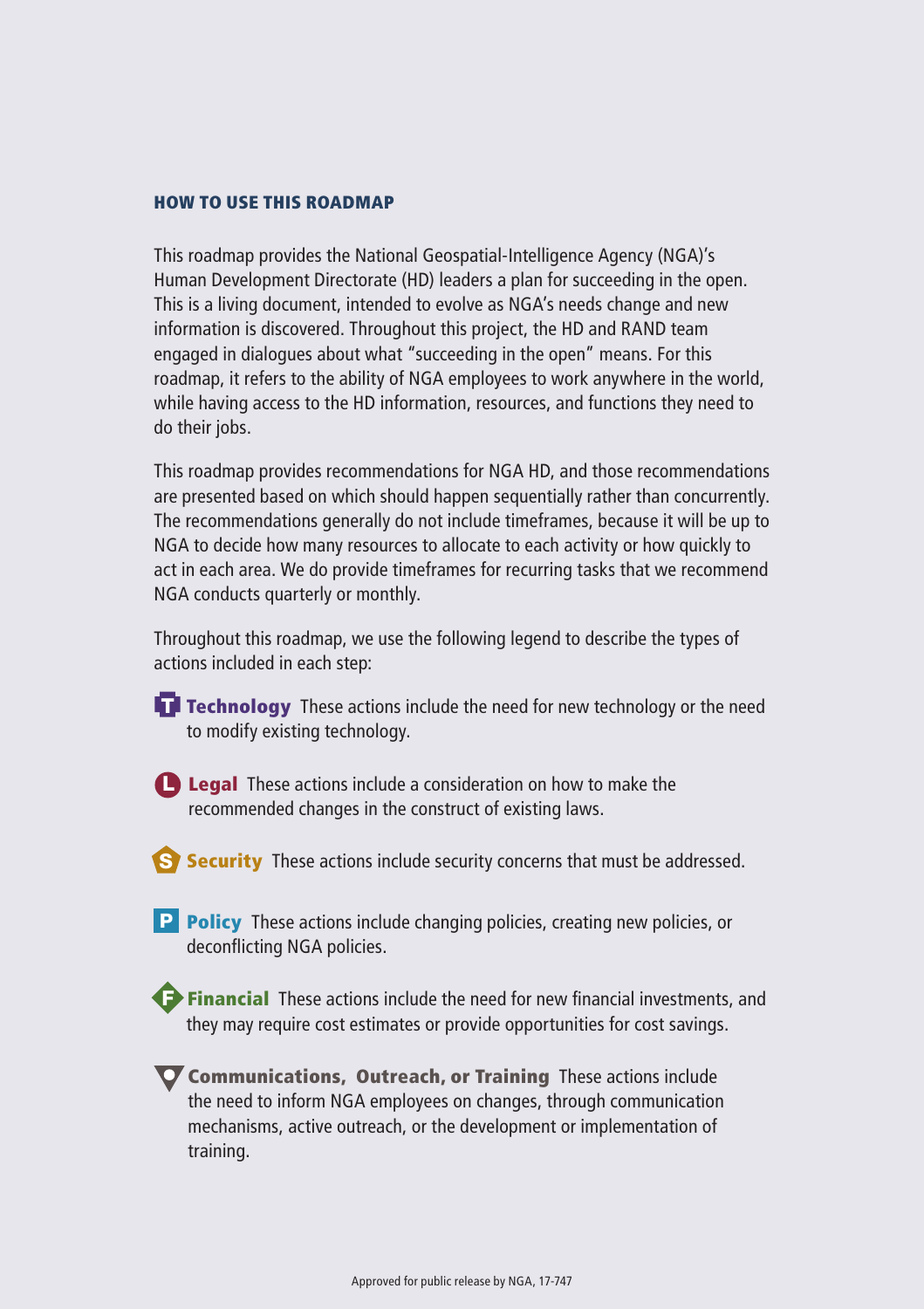#### **BEGIN**



**OPEN** 

 $\mathbf{u}$ 퐅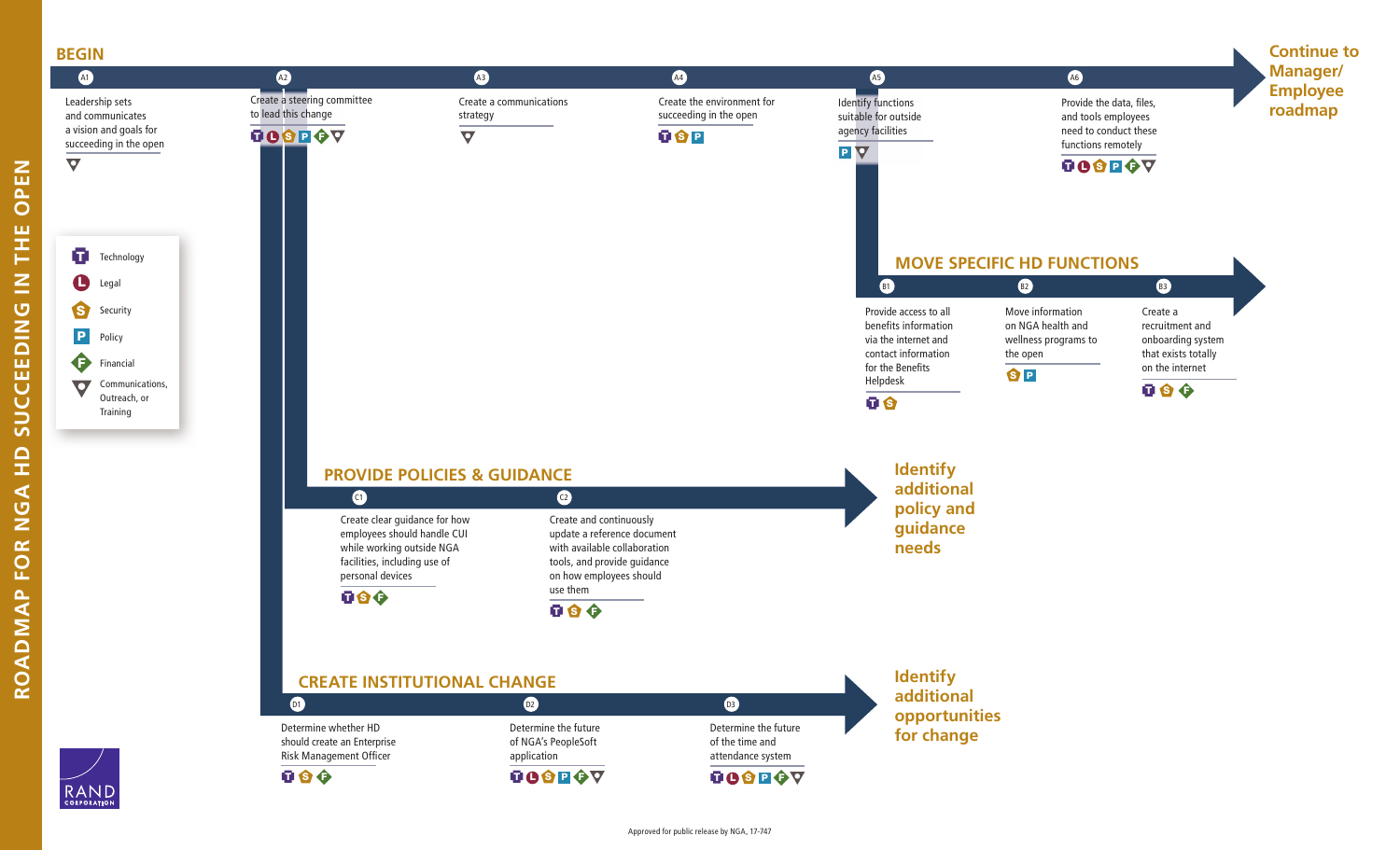

## Leadership sets and communicates the vision and goals for succeeding in the open

#### Vision and goals should include:

| One-sentence explanation of what "succeeding in the open"<br>means.                                                |
|--------------------------------------------------------------------------------------------------------------------|
| A description of the end state, including who is involved and<br>which missions are expected to occur in the open. |
| What strategic changes are involved and what risks NGA is<br>willing to take on for this change.                   |
| Measurable goals (such as x% of billets will not have an assigned<br>work location by the year 20xx).              |
|                                                                                                                    |

#### In all-hands emails, at town halls, and in NGA Today, HD should disseminate the vision and goals, which should:

| Explain who are key HD officers with responsibility for this effort. |  |  |
|----------------------------------------------------------------------|--|--|
|                                                                      |  |  |

 $\Box$  Provide a timeline of upcoming activities and anticipated milestones to set expectations.

 $\Box$  Communicate progress and hurdles at regular intervals, such as quarterly.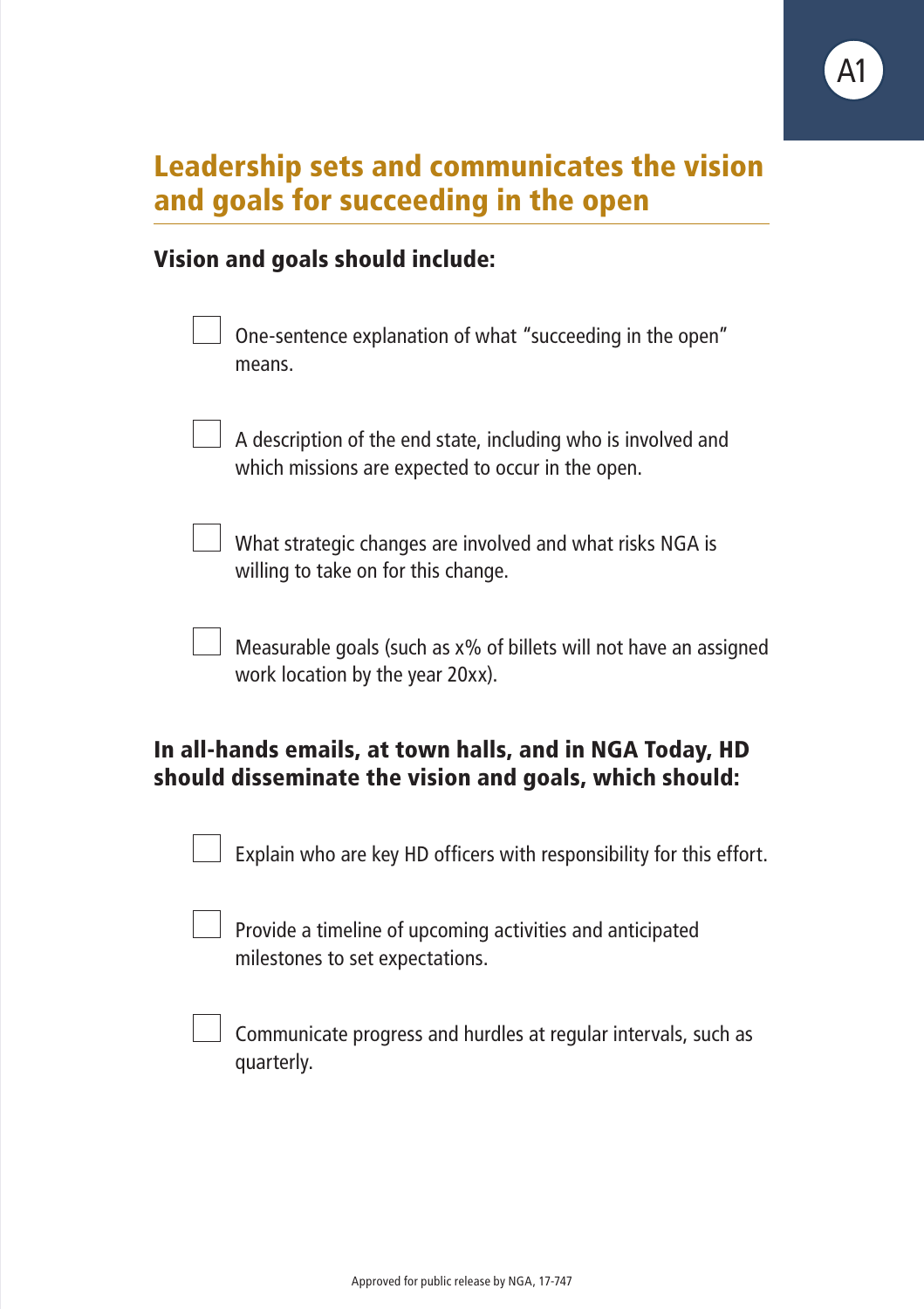

## Create a steering committee to lead this change

Create a steering committee of senior officials who have decision-making authority and meet monthly. The role of the steering committee is to evaluate options, collaborate across stovepipes, direct resources (both people and funding), and implement changes. The committee:

> Should include people from across HD offices and partners in other key components, such as CIO-T and SI, who have decision authority.

 $\Box$  Is held accountable for implementing change and is responsible for every step of this roadmap.

 $\Box$  Needs a charter, mission statement, and end goal.

 Should report progress to all HD employees monthly and across the agency quarterly.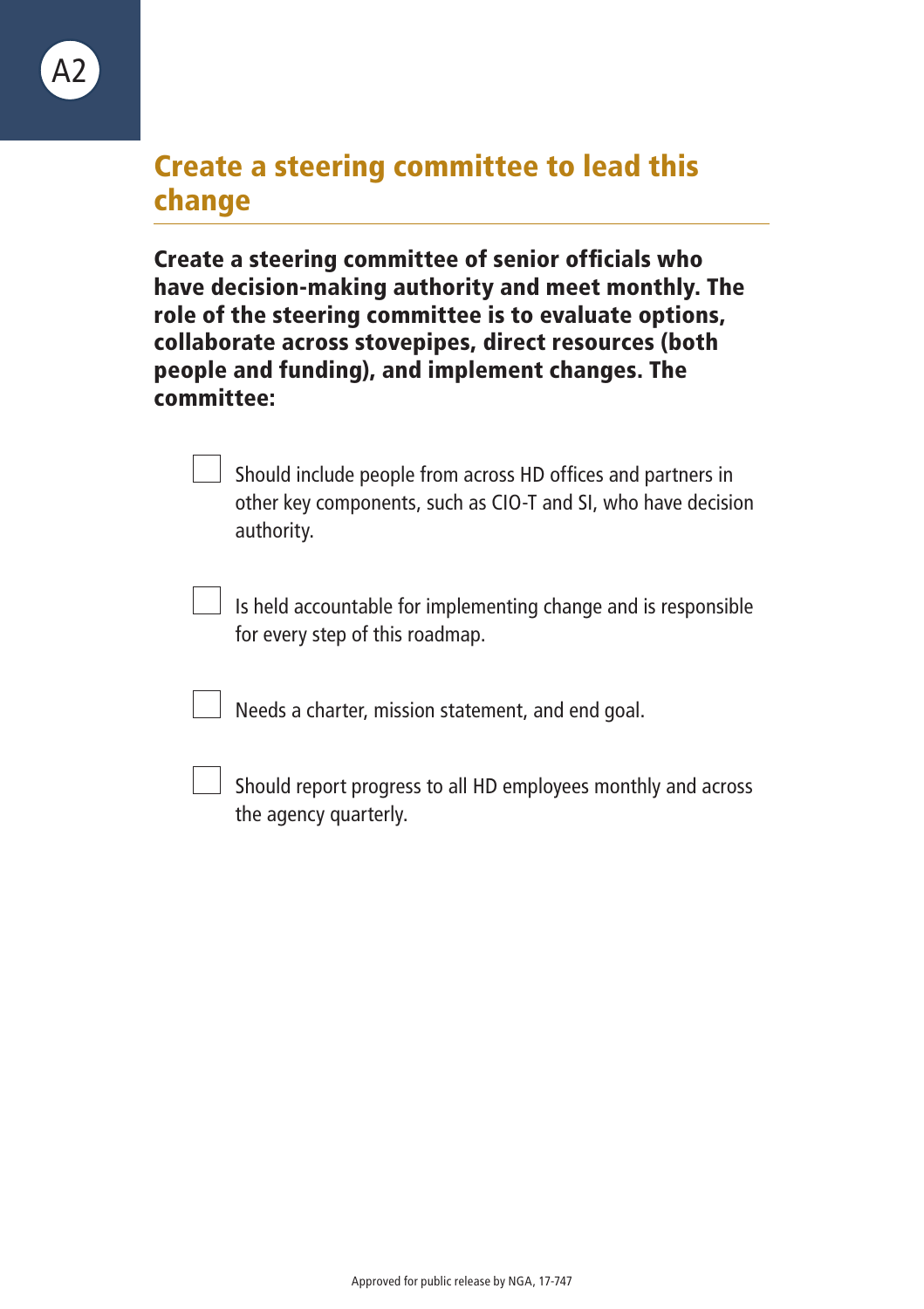|  | <b>Create a communications strategy</b> |  |
|--|-----------------------------------------|--|
|  |                                         |  |

#### The steering committee should select a person to be responsible for communicating progress on succeeding in the open. That person should:

A3

| Create a plan for monthly, quarterly, and annual updates to<br>the workforce, including the type of information that will be<br>communicated and the unclassified forums that will be used.        |
|----------------------------------------------------------------------------------------------------------------------------------------------------------------------------------------------------|
| Decide how different communication mechanisms will be used,<br>including the public website (www.nga.mil) and the unclassified<br>intranet site.                                                   |
| Provide monthly (or more-frequent) progress updates in<br>NGA Today to communicate all new accomplishments, new<br>policies, new technology capabilities, and progress to the entire<br>workforce. |
| Share lessons learned from other federal agencies.                                                                                                                                                 |

 $\Box$  Have KC leaders include in their all-hands discussions how their KC is transitioning to succeed in the open.

 $\Box$  Include Office of Congressional Affairs in the communications strategy.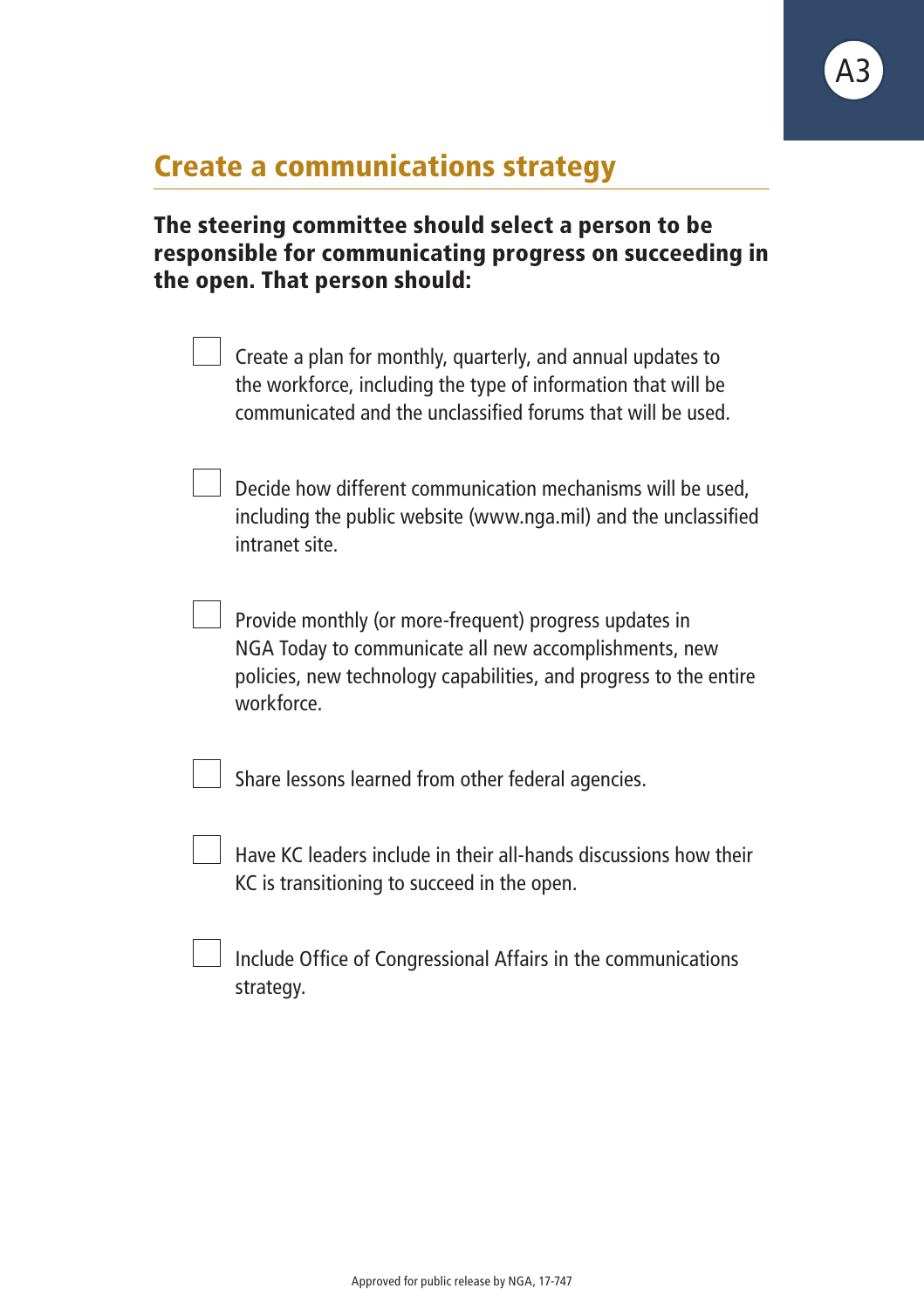## Create the environment for succeeding in the open

The steering committee should take immediate actions that set the environment for succeeding in the open and enable some employees to begin working in the open immediately.

| Encourage managers to engage their teams to identify functions<br>that employees should be able to do off-site. |
|-----------------------------------------------------------------------------------------------------------------|
| Provide all employees with remote log-on access and information<br>on how to use it.                            |
| Use senior leaders in a corporate communications campaign<br>encouraging participation.                         |
| Provide employees access to a data transfer officer (DTO).                                                      |
| Offer telework training to employees and managers, and<br>determine who is required to take it.                 |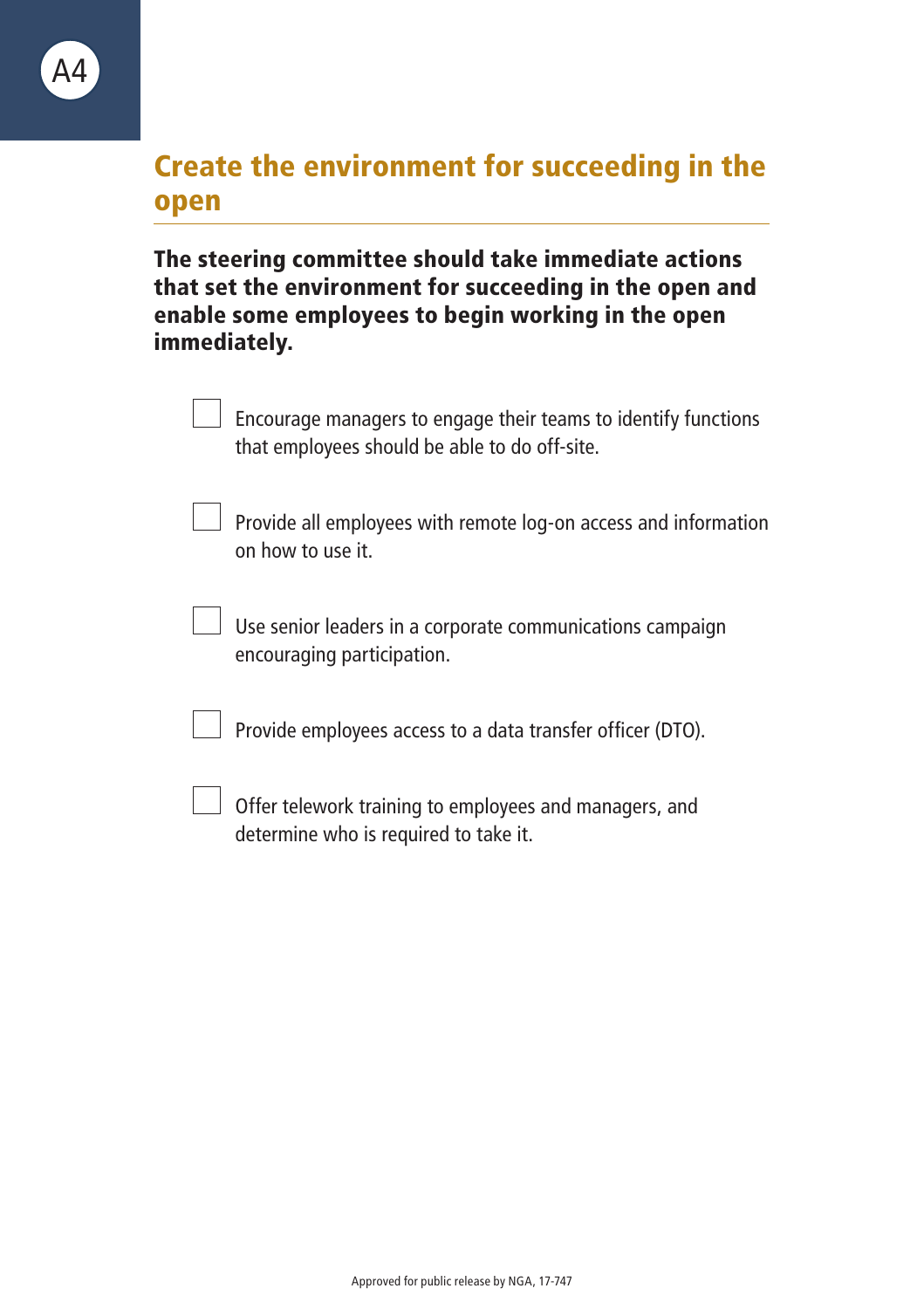## Identify functions suitable for outside agency facilities

#### The steering committee sets guidelines for the missions or functions that should occur off-site

| Identify roles or offices eligible to move now or in the future |
|-----------------------------------------------------------------|
| (Items B1-B3 begin this process).                               |

A5

 $\Box$  Develop a plan for which positions move immediately, at a future date, or as employees turn over.

 $\Box$  For roles not capable of moving in the current environment, identify the technology, policies, or other hurdles that would need to change.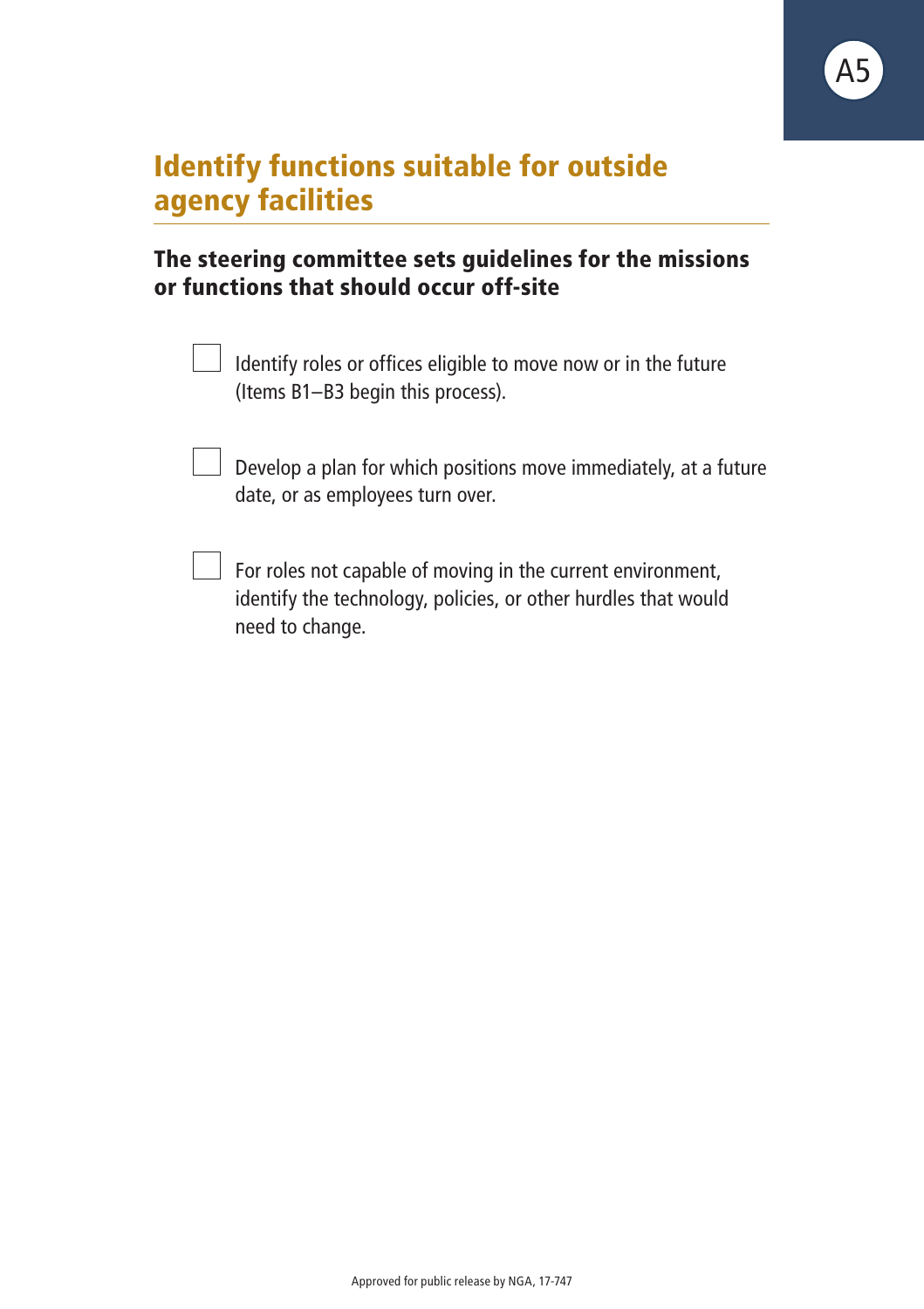#### Provide the data, files, and tools employees need to conduct these functions remotely

|  |  |  |  | Identify the data, files, and tools employees will need. |  |
|--|--|--|--|----------------------------------------------------------|--|
|--|--|--|--|----------------------------------------------------------|--|



 Determine which are available now or could easily be made available.

 Decide where to host data (NIPRnet, SBUnet, [www.nga.mil,](http://www.nga.mil) or another location) and whether developer resources are needed (i.e. SharePoint development). If developer resources are needed, conduct a cost estimate.

 Assign responsibility for moving these resources to the open and updating and maintaining these data, files, and tools at least quarterly.

 Determine what, if any, investments or decisions are needed to provide the remaining data and tools and decide on a plan to move them to the open.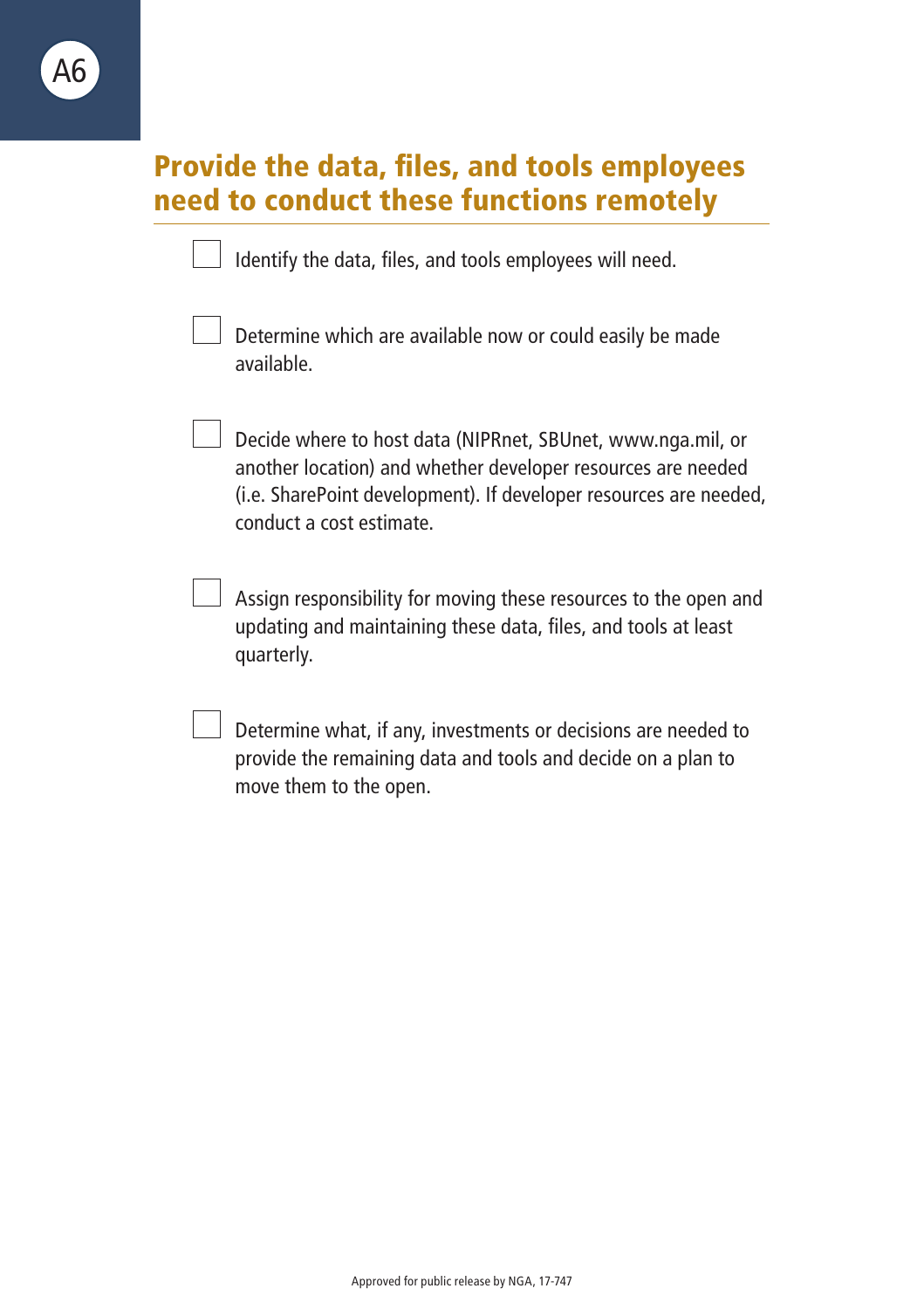## Provide access to all benefits information via the internet and contact information for the Benefits Helpdesk

**Provide information about all of NGA's benefits on the internet,** or link to where the information may be available on OPM's website, for recruits and employees' families.

 $\Box$  On the NGA website, provide contact information for the Benefits Helpdesk.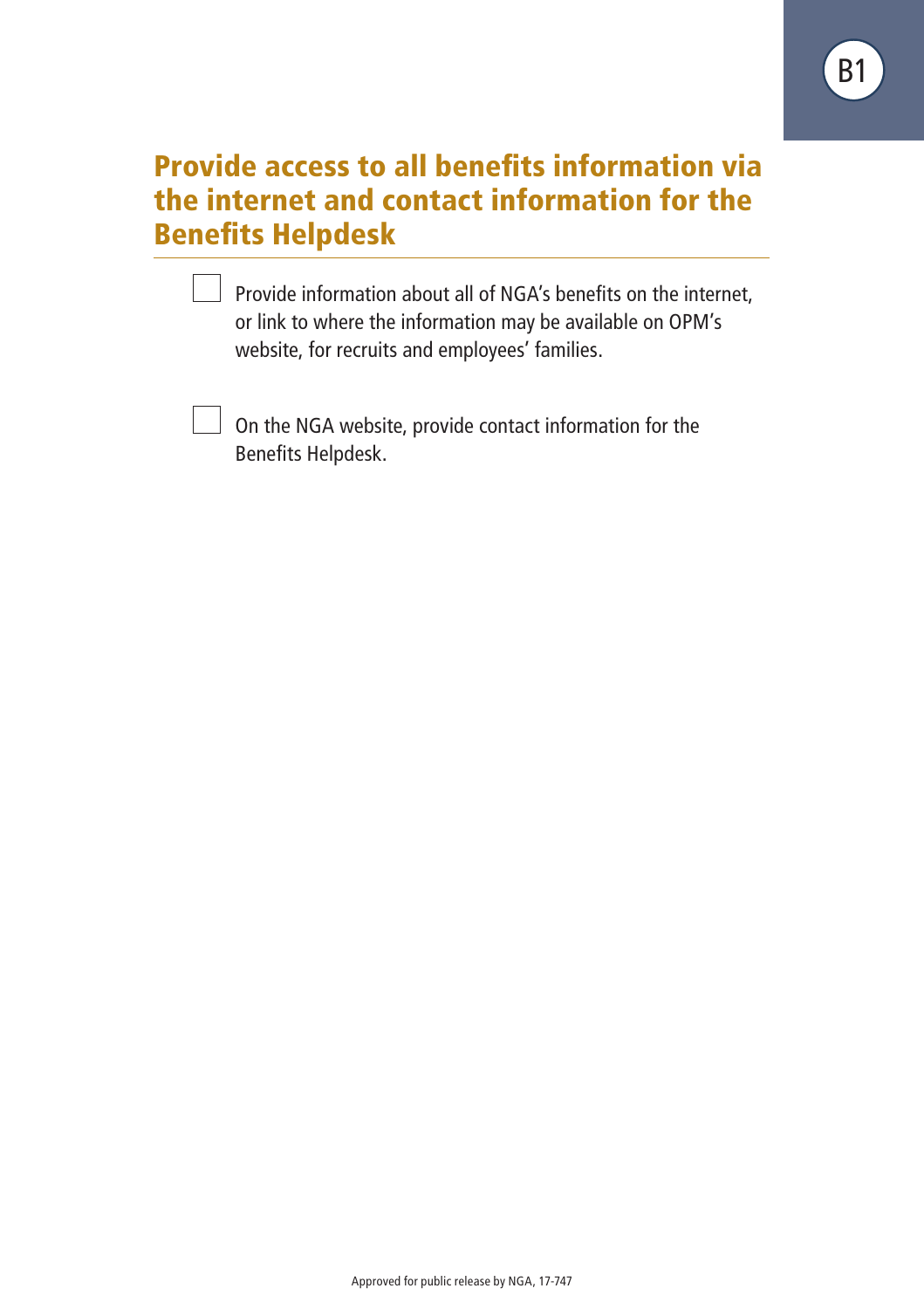## Move information on NGA health and wellness programs to the open

 $\Box$  Benchmark organizations that have successful health and wellness programs.

 $\Box$  Provide information about health and wellness programs and how to access the programs to employees and their families via the internet.

 Inform employees about how their personal information will be secure.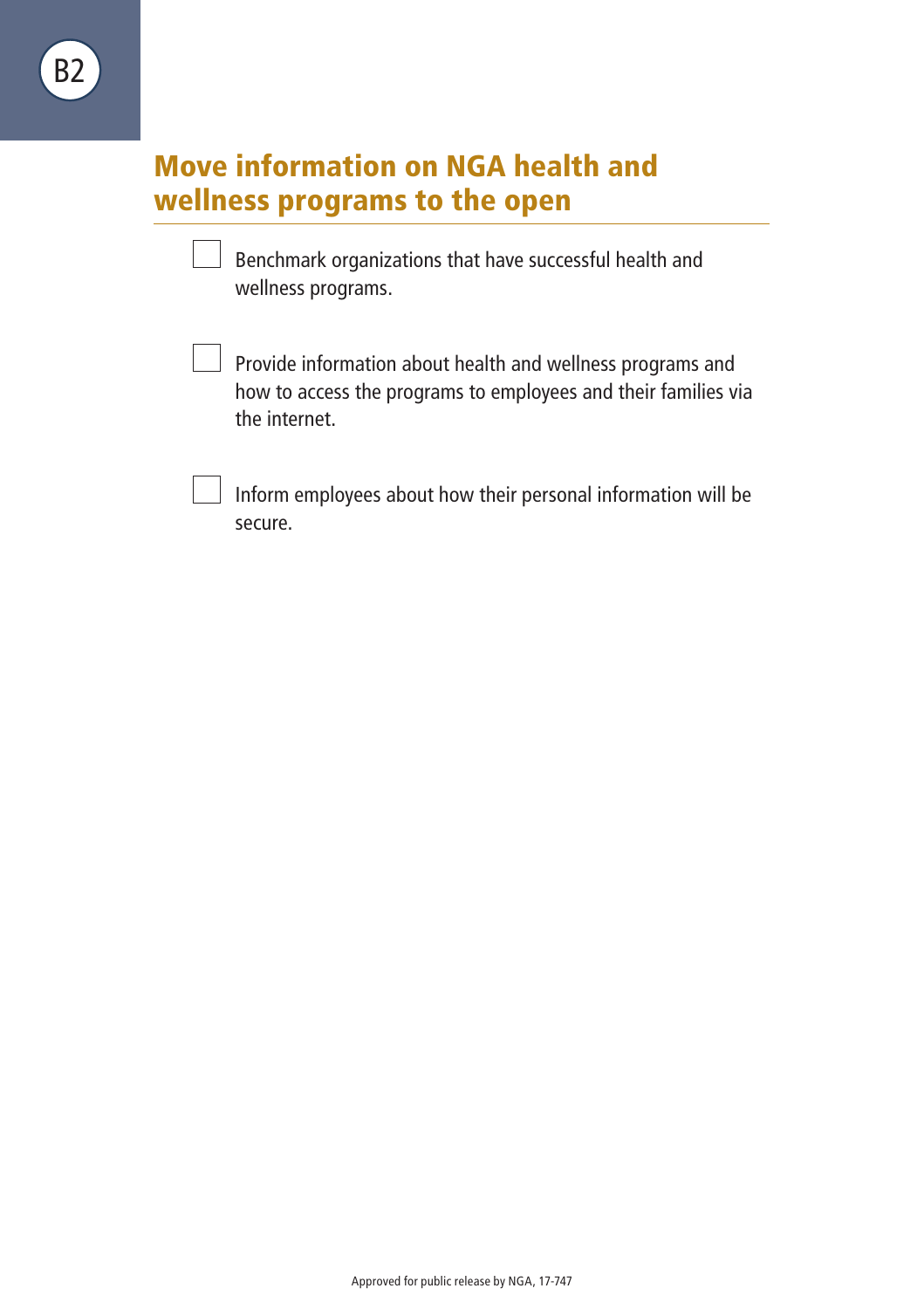### Create a recruitment and onboarding system that exists totally on the internet

| Create the requirements for a new online recruitment and |  |
|----------------------------------------------------------|--|
| onboarding portal.                                       |  |

 $\Box$  Create job announcements without jargon to help candidates understand the position they are applying for.

 $\Box$  Determine which forms must be available in the portal and design the process for how applicants' responses to forms will be captured.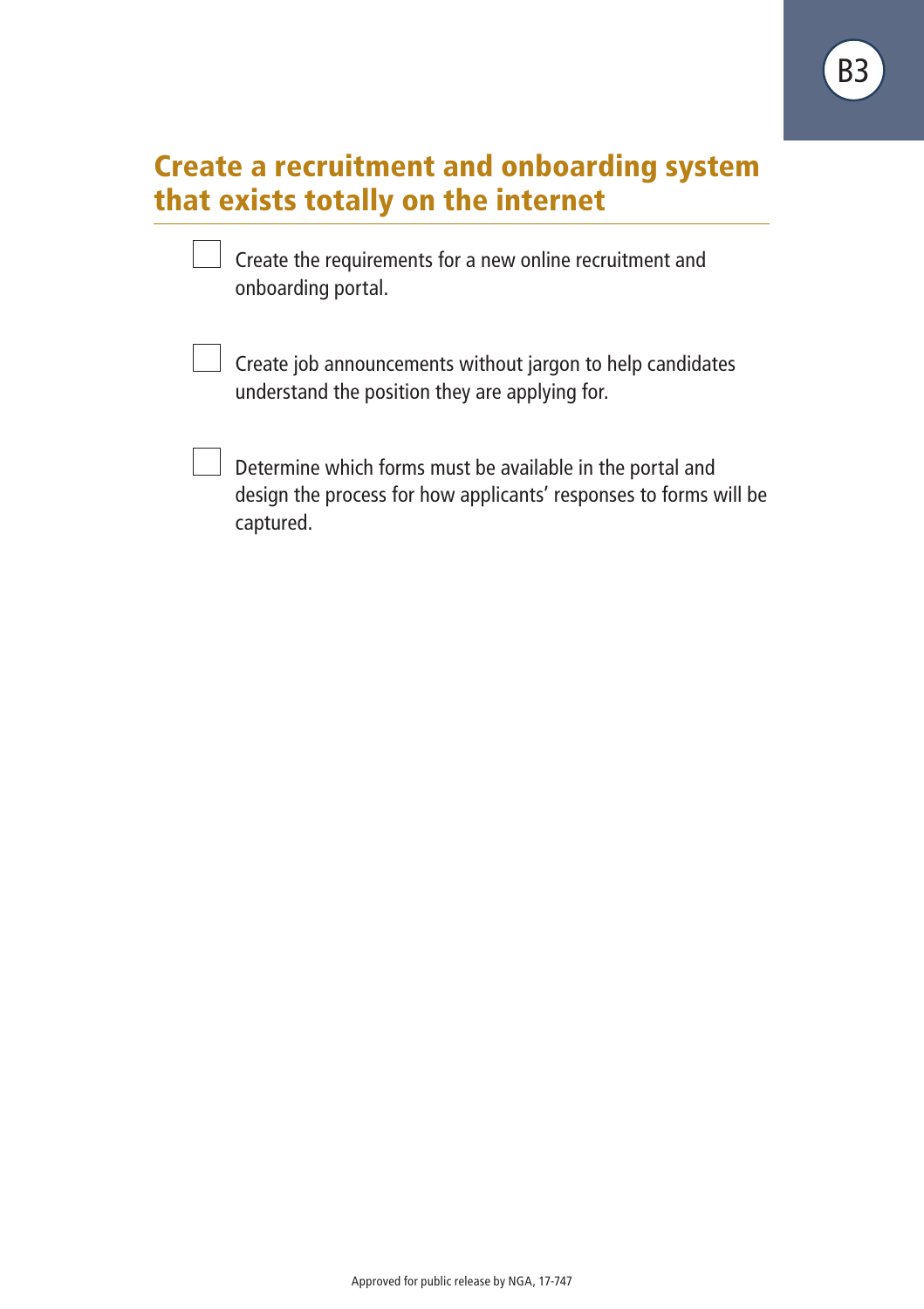Create clear guidance for how employees should handle controlled unclassified information (CUI) while working outside NGA facilities, including use of personal devices

#### Create a policy document, memorandum, and/or training that informs employees and communicates:

| How to handle different types of CUI, including PII and<br>competition sensitive proprietary information, by explaining what<br>types of information must be encrypted or digitally signed. |
|---------------------------------------------------------------------------------------------------------------------------------------------------------------------------------------------|
| How handling differs on a government-issued device versus<br>a personally owned device.                                                                                                     |
| How employees should store and handle printed information<br>when outside government facilities.                                                                                            |
| Rules for bringing devices with CUI information on travel outside<br>the United States.                                                                                                     |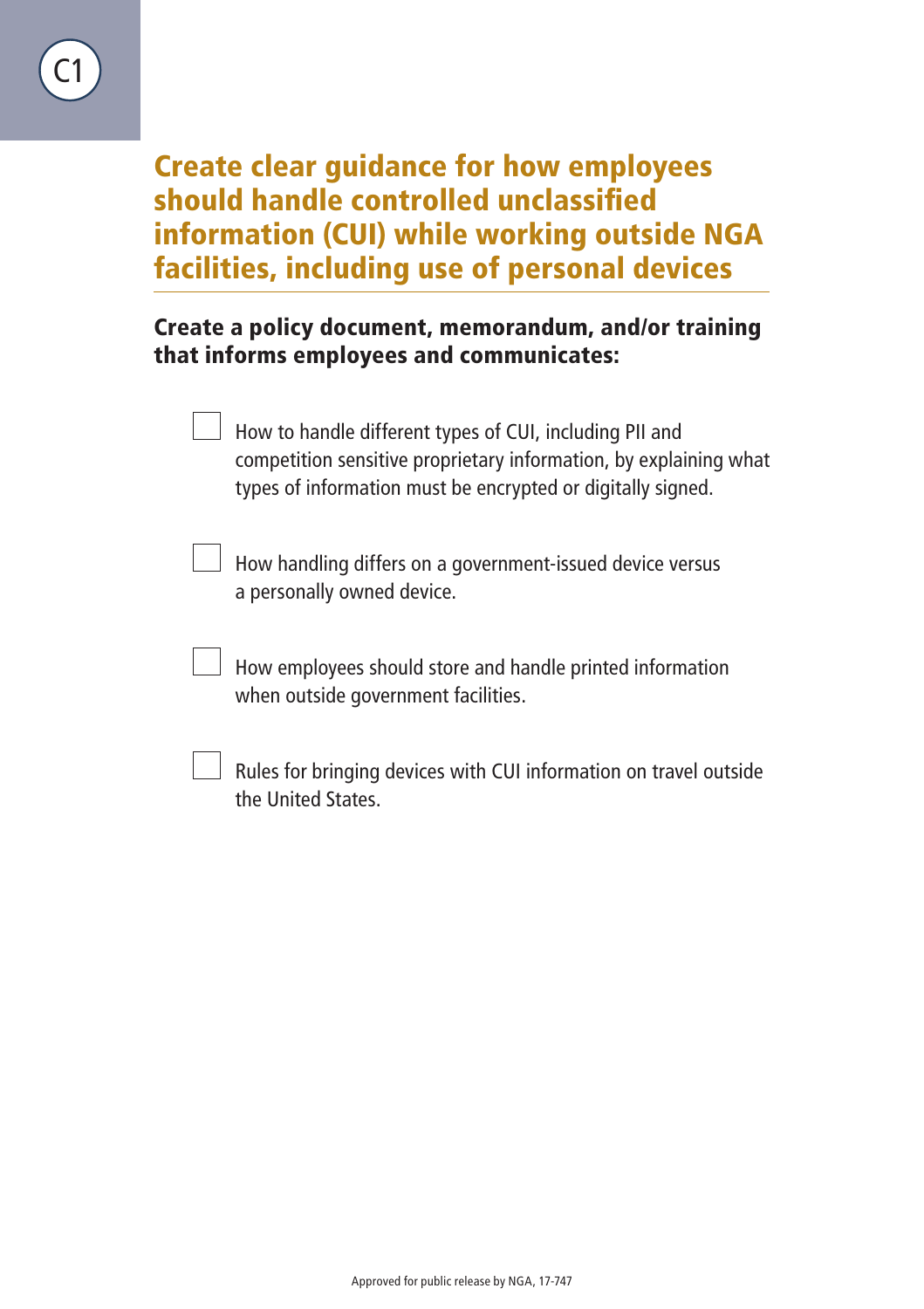

## Create and continuously update a reference document with available collaboration tools, and provide guidance on how employees should use them

 $\Box$  List all tools currently available on NGA's SBUnet system, including tools owned, hosted, and licensed by NGA and tools made available to NGA employees through DOD or other U.S. government agencies.

 List all commercial tools that employees are approved to use, with any rules on how employees should use the tools, if needed.

 $\Box$  Assign responsibility for keeping the list updated, and provide quarterly updates as new tools become available and capabilities change.

 Inform all employees where to find this list on SBUnet and where the updated versions will be maintained.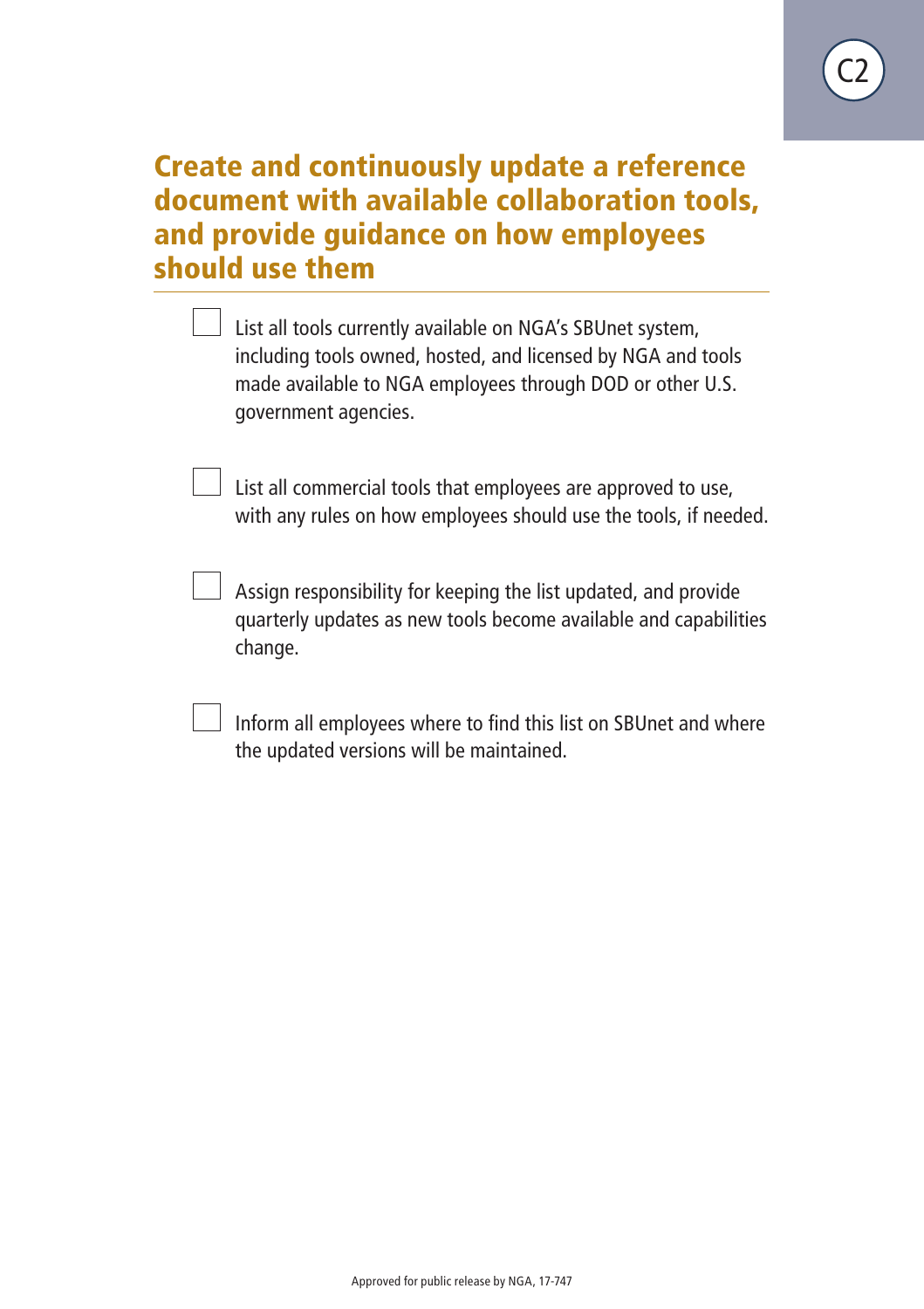## Determine whether HD should create an Enterprise Risk Management Officer (ERMO)

| Determine what statutes, regulations, and authorities would<br>impact an NGA ERMO's mission. |
|----------------------------------------------------------------------------------------------|
| Assess the possible mission, role, responsibilities, and<br>requirements for an ERMO.        |
| Identify specific topics an ERMO may address and the benefit of<br>such a position.          |
| Estimate any costs or resources needed to establish an ERMO.                                 |
| Examine lessons learned from other government agencies.                                      |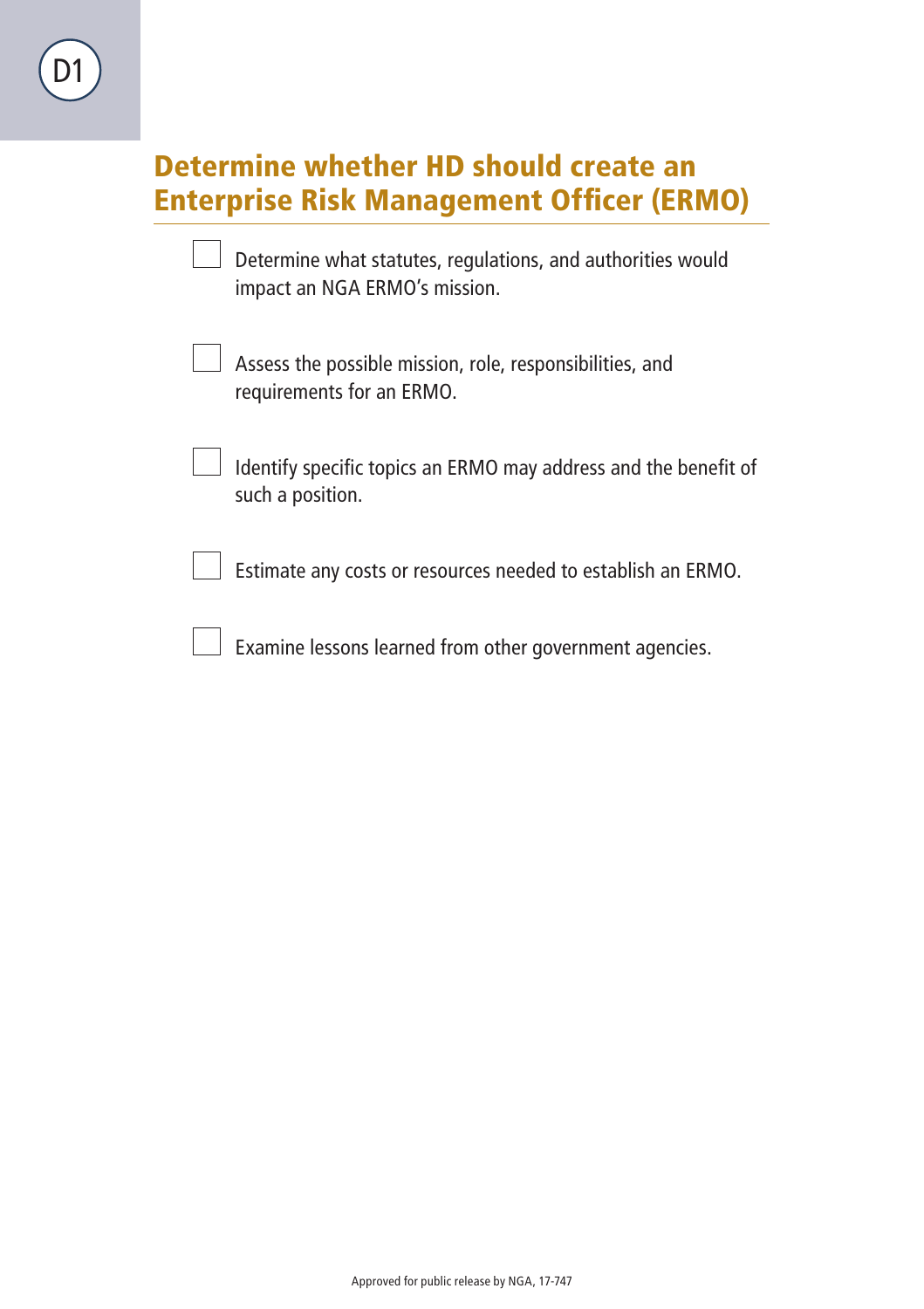

## Determine the future of NGA's PeopleSoft application

#### Assess the benefits and risks of moving NGA's personnel management system to an unclassified network

| Create an inventory of the functions in PeopleSoft and determine |
|------------------------------------------------------------------|
| which of these functions employees need while working in the     |
| open.                                                            |

- $\Box$  For the functions identified as needed in the open, use NGA's new Security Classification Guide to determine what data or compilation of data in PeopleSoft is classified, unclassified, and CUI.
	- Determine which of these functions could be moved to an unclassified system and what level of security protection would be needed on such a system.

Develop requirements for these new systems.

 $\Box$  Research COTS tools that may provide these functions.

 $\Box$  Create cost estimates for implementing these capabilities.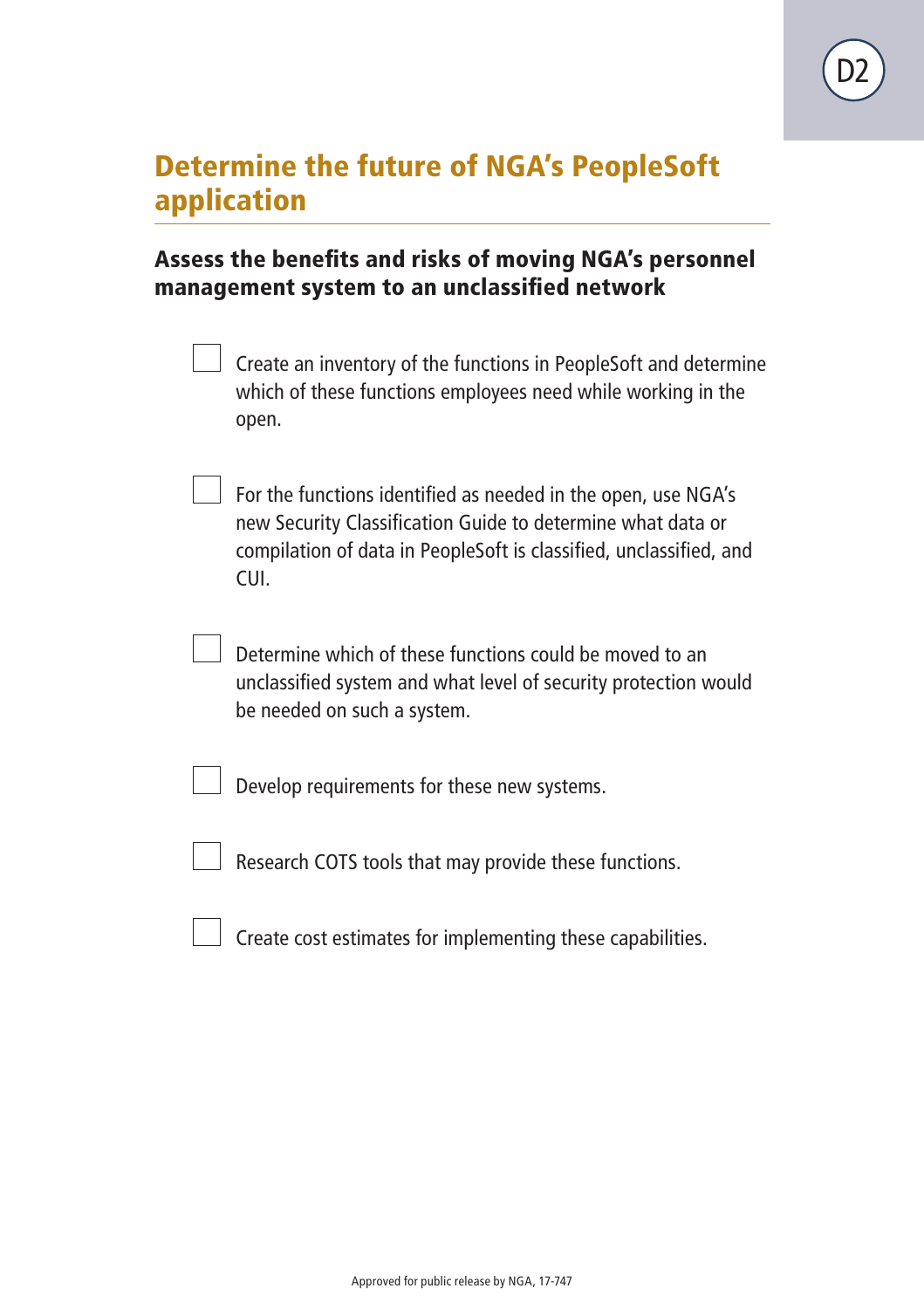## Determine the future of the time and attendance system

#### Assess the benefits and risks of moving NGA's time and attendance system to an unclassified network

- $\Box$  Use NGA's new Security Classification Guide to determine what data or compilation of data in the time and attendance system is classified, unclassified, and CUI.
	- $\Box$  Determine how to create a time and attendance system on the unclassified system and what level of security protection would be needed.
	- $\Box$  Research other government tools for lessons learned.
	- $\Box$  Develop requirements for this new system.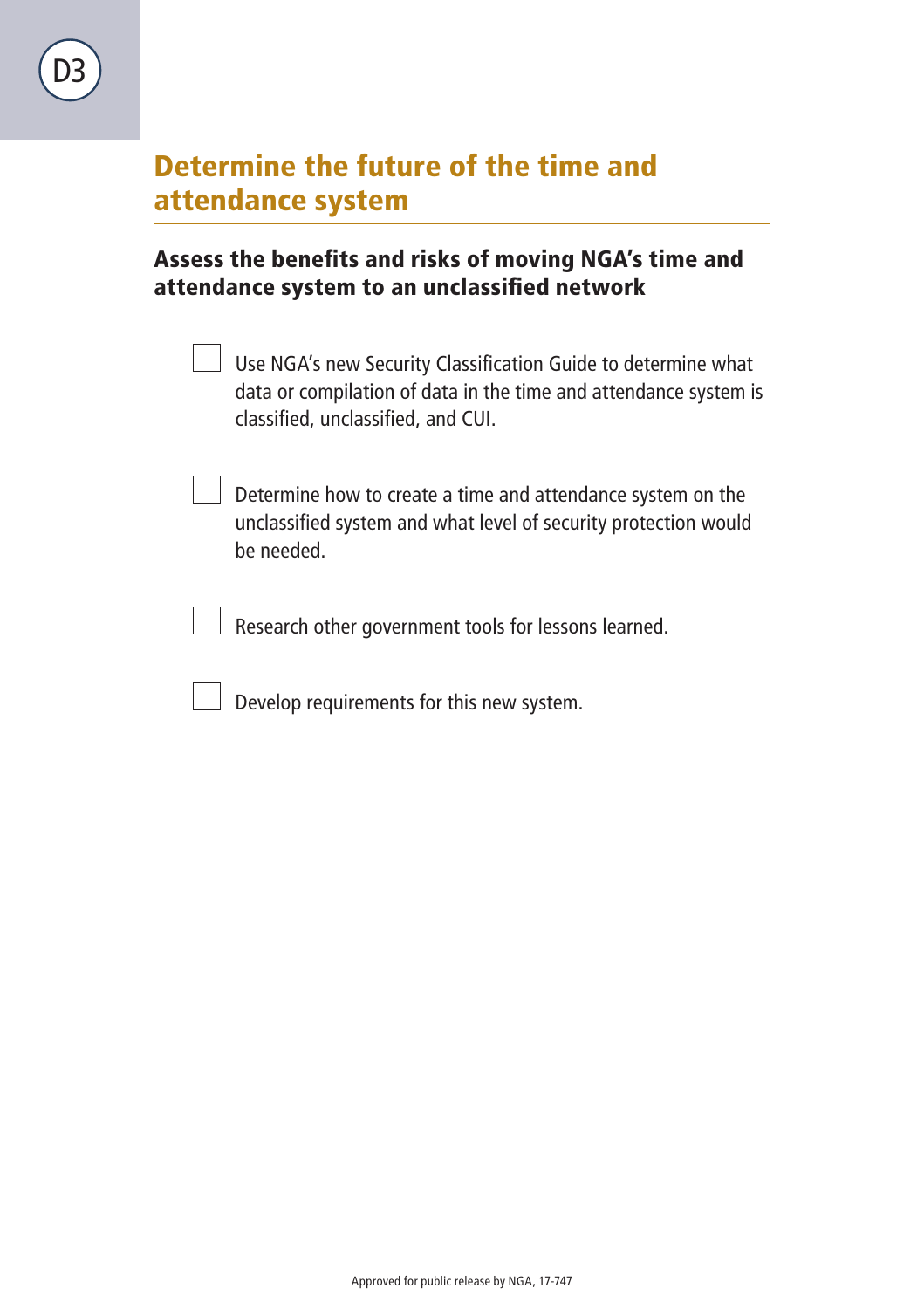# Abbreviations

- CIO-T Chief Information Officer-Information Technology Services
- COTS commercial off the shelf
- CUI controlled unclassified information
- DOD U.S. Department of Defense
- ERMO Enterprise Risk Management Officer
- HD Human Development Directorate
- KC key component
- NGA National Geospatial-Intelligence Agency
- OPM Office of Personnel Management
- PII personally identifiable information
- SI Security and Installations
- SBU sensitive but unclassified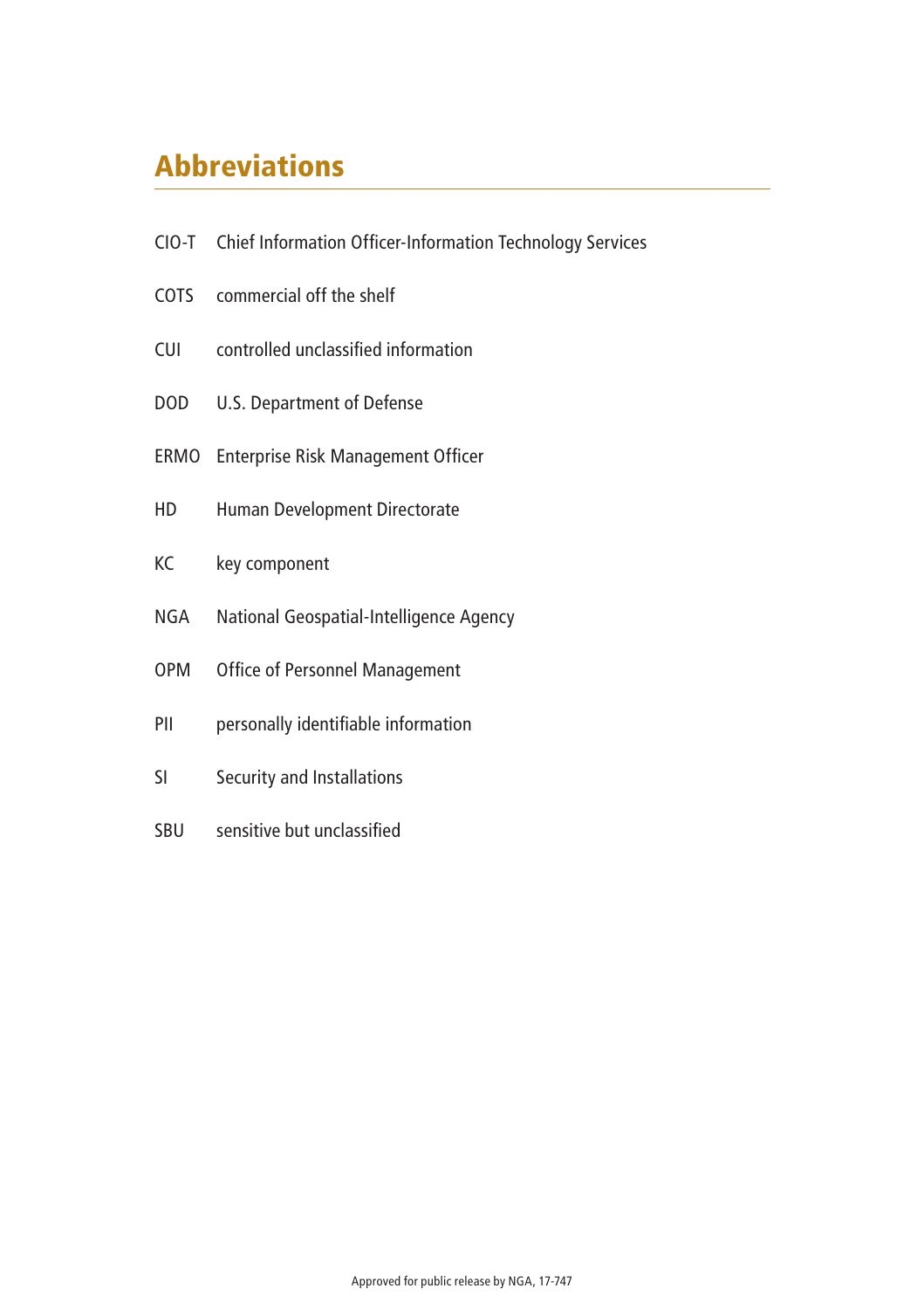|                | o<br>TECHNOLOGY | $\mathbf 0$<br>${\sf LEGAL}$ | A<br>SECURITY | $\mathbf{P}$<br>POLICY | A<br><b>FINANCIAL</b> | $\overline{\mathbf{C}}$<br>COMMUNICATIONS |
|----------------|-----------------|------------------------------|---------------|------------------------|-----------------------|-------------------------------------------|
| A1             |                 |                              |               |                        |                       | $\checkmark$                              |
| A2             | $\checkmark$    | $\checkmark$                 | $\checkmark$  | $\checkmark$           | $\checkmark$          |                                           |
| A3             |                 |                              |               |                        |                       | $\checkmark$                              |
| A4             |                 |                              | $\checkmark$  |                        |                       |                                           |
| A <sub>5</sub> |                 |                              |               |                        |                       |                                           |
| A <sub>6</sub> |                 |                              |               |                        |                       |                                           |
| B1             |                 |                              |               |                        |                       |                                           |
| B <sub>2</sub> |                 |                              |               | $\checkmark$           |                       |                                           |
| B <sub>3</sub> |                 |                              |               |                        | $\checkmark$          |                                           |
| C1             |                 |                              |               |                        |                       |                                           |
| C <sub>2</sub> |                 |                              |               |                        |                       |                                           |
| D <sub>1</sub> | $\checkmark$    |                              | $\checkmark$  |                        | $\checkmark$          |                                           |
| D <sub>2</sub> |                 | $\checkmark$                 |               | $\checkmark$           |                       | $\checkmark$                              |
| D <sub>3</sub> |                 |                              |               |                        |                       |                                           |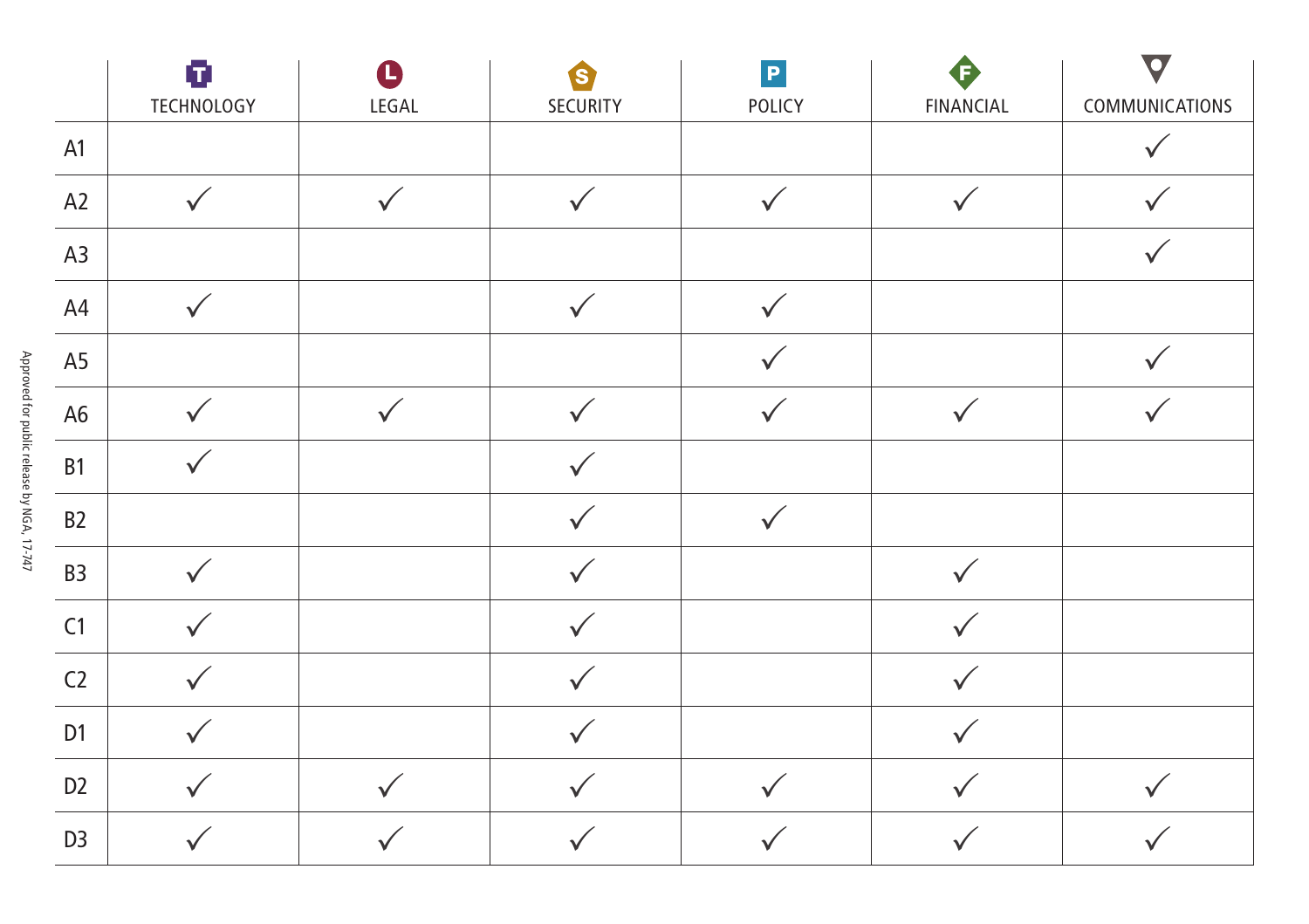#### **ACTIONS FOR MANAGERS**





**ACTIONS FOR EMPLOYEES** 

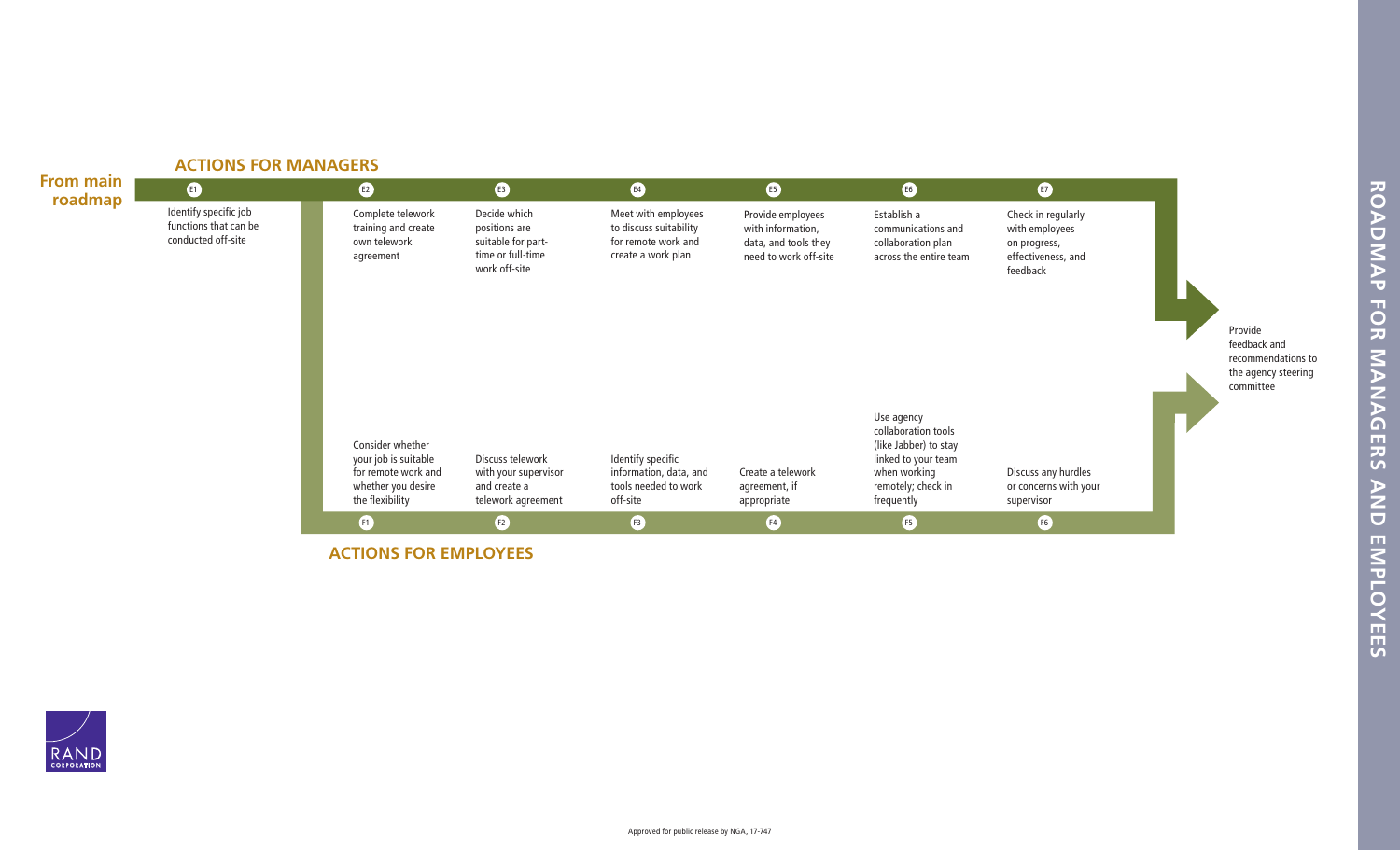#### **How We Made This Roadmap**

In 2016, RAND conducted more than 40 interviews with leaders across NGA for the purposes of understanding which NGA missions and functions are well suited to be conducted in the open and revealing barriers that may exist to achieving this change. We reviewed available research on telework and other types of remote work, and we analyzed data available from other government agencies whose employees work off-site.

After we presented our findings to HD, HD created a working group in 2017 to begin to address several of the cross-discipline challenges we revealed. The working group identified specific hurdles to Succeeding in the Open and began to discuss options to tackle each hurdle. RAND collaborated with the working group to identify actions NGA could take to begin this transformation. This roadmap is the result of our research, analysis, and collaboration with the working group. To view this roadmap online, visit [www.rand.org/pubs/tools/TL251.html.](http://www.rand.org/pubs/tools/TL251.html)

Developed by RAND Corporation: Cortney Weinbaum, Richard Girven, and Arthur Chan, authors.

The authors thank Teresa Walters for her guidance, assistance, and support throughout this project.

Cover image: Chad Baker/GettyImages